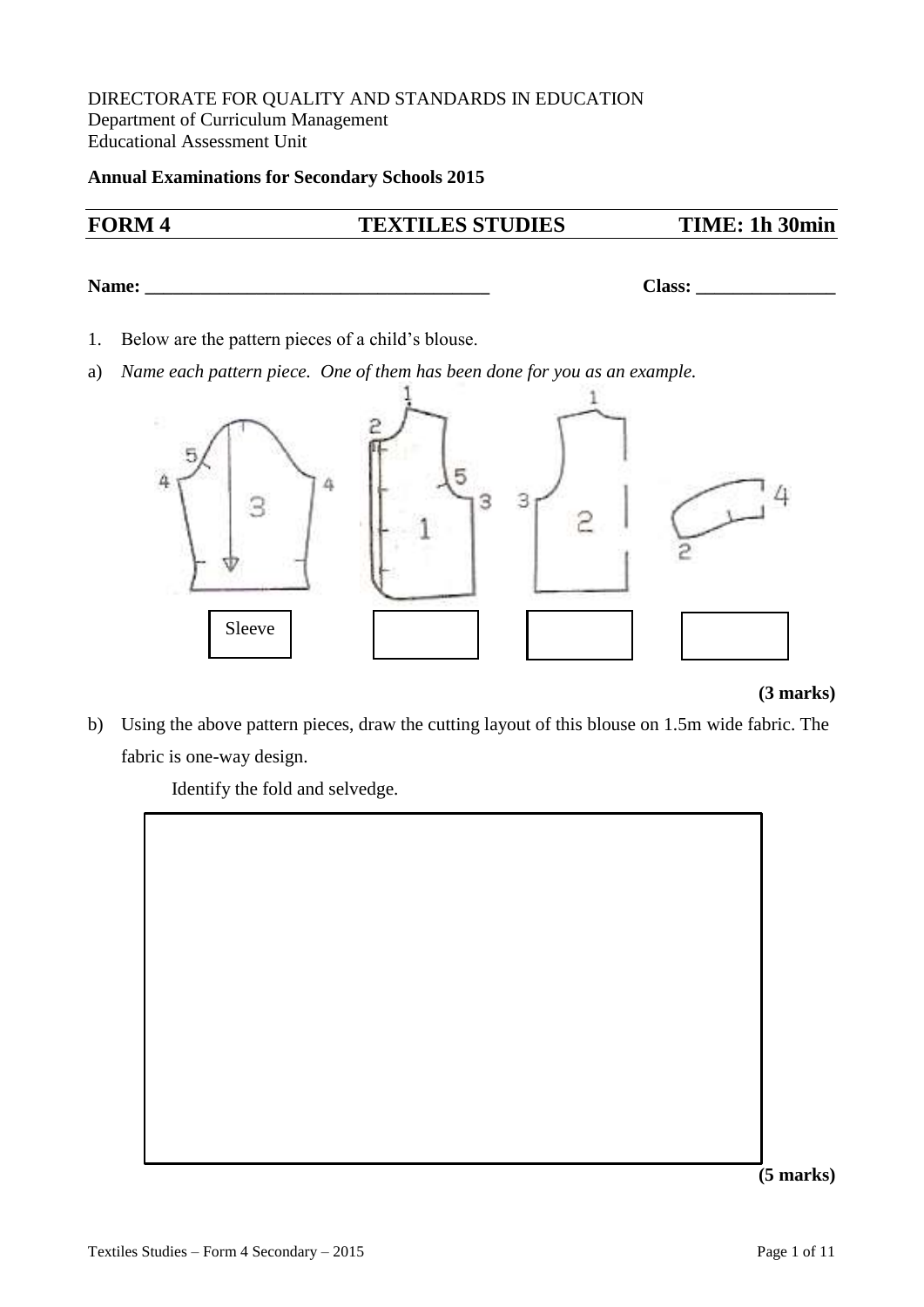c) Draw the front view and back view of the blouse using the pattern pieces provided.

| <b>Front View</b> | <b>Back View</b> |
|-------------------|------------------|
|                   |                  |
|                   |                  |
|                   |                  |
|                   |                  |
|                   |                  |
|                   |                  |
|                   | $(4$ marks $)$   |

- d) Name **two** points you would keep in mind when choosing fabric for this blouse.
	- \_\_\_\_\_\_\_\_\_\_\_\_\_\_\_\_\_\_\_\_\_\_\_\_\_\_\_\_\_\_\_\_\_\_\_\_\_\_\_\_\_\_\_\_\_\_\_\_\_\_\_\_\_\_\_\_\_\_\_\_\_\_\_\_\_\_\_\_\_\_\_\_\_
	- \_\_\_\_\_\_\_\_\_\_\_\_\_\_\_\_\_\_\_\_\_\_\_\_\_\_\_\_\_\_\_\_\_\_\_\_\_\_\_\_\_\_\_\_\_\_\_\_\_\_\_\_\_\_\_\_\_\_\_\_\_\_\_\_\_\_\_\_\_\_\_\_\_ **(2 marks)**
- e) When sewing the pattern pieces together, they should be placed \_\_\_\_\_\_\_\_\_\_\_\_\_\_ sides facing each other. **(1 mark)**
- f) A dressmaker's carbon paper and a tracing wheel are suitable to use on the pattern pieces of the blouse. Name their use.

 $(1 \text{ mark})$ 

- g) Appliqué is going to be used to decorate the front of the child's blouse.
	- i) Define appliqué.

\_\_\_\_\_\_\_\_\_\_\_\_\_\_\_\_\_\_\_\_\_\_\_\_\_\_\_\_\_\_\_\_\_\_\_\_\_\_\_\_\_\_\_\_\_\_\_\_\_\_\_\_\_\_\_\_\_\_\_\_\_\_\_\_\_ **(1 mark)**

ii) Draw a simple design suitable for the appliqué which is to be attached on the front of the child's blouse.



## **(2 marks)**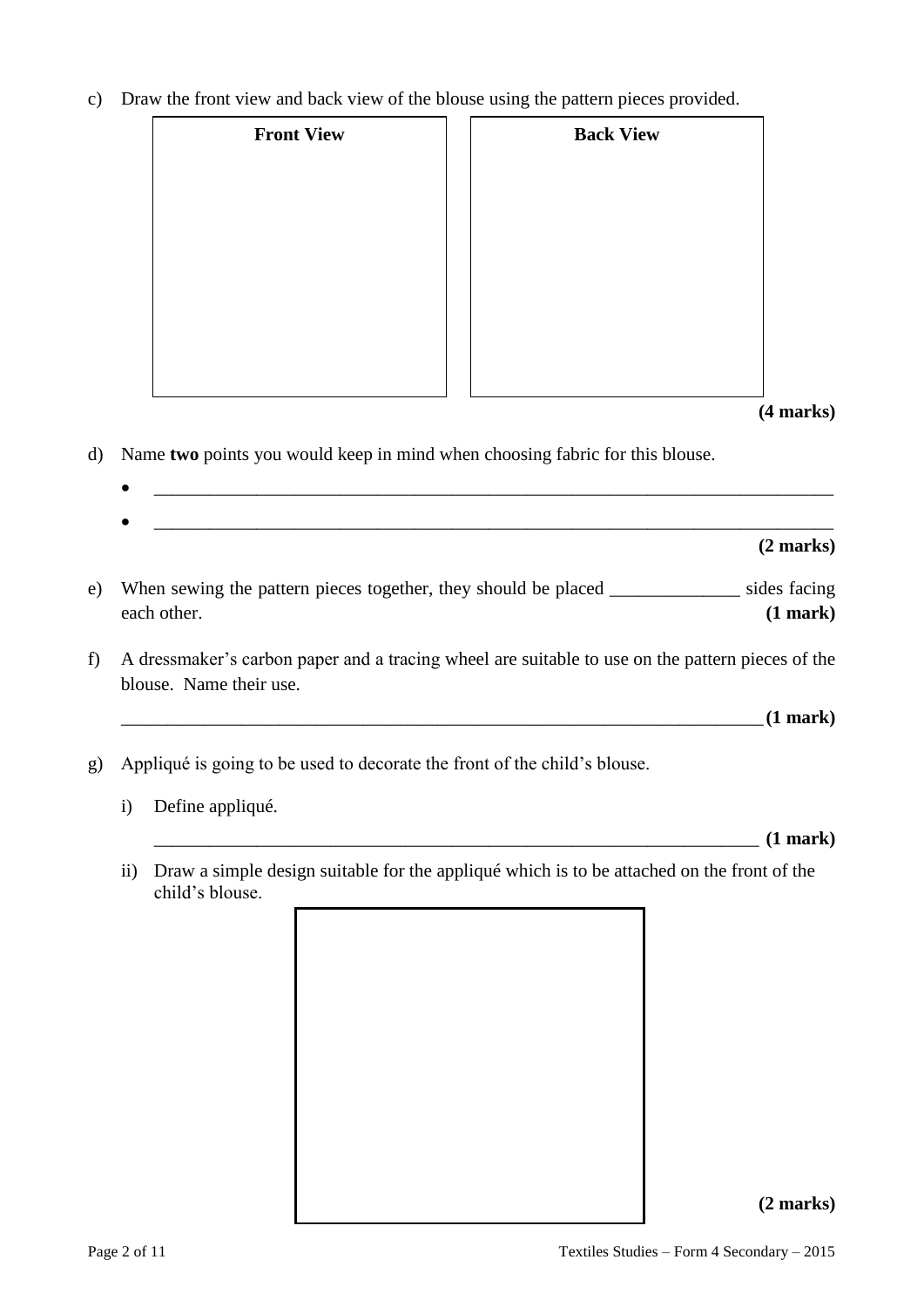iii) Identify **two** materials needed to make your design.

\_\_\_\_\_\_\_\_\_\_\_\_\_\_\_\_\_\_\_\_\_\_\_\_\_\_\_ \_\_\_\_\_\_\_\_\_\_\_\_\_\_\_\_\_\_\_\_\_\_\_\_\_\_\_

iv) What would you use to attach the appliqué to the blouse?

#### **(1 mark)**

**(1 mark)**

h) As children are very active, the blouse is subject to stains. Describe how you would treat a protein stain on this blouse.

\_\_\_\_\_\_\_\_\_\_\_\_\_\_\_\_\_\_\_\_\_\_\_\_\_\_\_\_\_\_\_\_\_\_\_\_\_\_\_\_\_\_\_\_\_\_\_\_\_\_\_\_\_\_\_\_\_\_\_\_\_\_\_\_\_\_\_\_\_\_\_\_\_\_\_\_

\_\_\_\_\_\_\_\_\_\_\_\_\_\_\_\_\_\_\_\_\_\_\_\_\_\_\_\_\_\_\_\_\_\_\_\_\_\_\_\_\_\_\_\_\_\_\_\_\_\_\_\_\_\_\_\_\_\_\_\_\_\_\_\_\_\_\_\_\_\_\_\_\_\_\_\_

\_\_\_\_\_\_\_\_\_\_\_\_\_\_\_\_\_\_\_\_\_\_\_\_\_\_\_\_\_\_\_\_\_\_\_\_\_\_\_\_\_\_\_\_\_\_\_\_\_\_\_\_\_\_\_\_\_\_\_\_\_\_\_\_\_\_\_\_\_\_\_\_\_

**(1 mark)**

- 2. Various types of sleeves are used on different clothing.
- a) i. Study the sleeves below and name each one.



ii. What do sleeves 1, 2 and 3 have in common?

\_\_\_\_\_\_\_\_\_\_\_\_\_\_\_\_\_\_\_\_\_\_\_\_\_\_\_\_\_\_\_\_\_\_\_\_\_\_\_\_\_\_\_\_\_\_\_\_\_\_\_\_\_\_\_\_\_\_\_\_\_\_\_\_\_ **(1 mark)**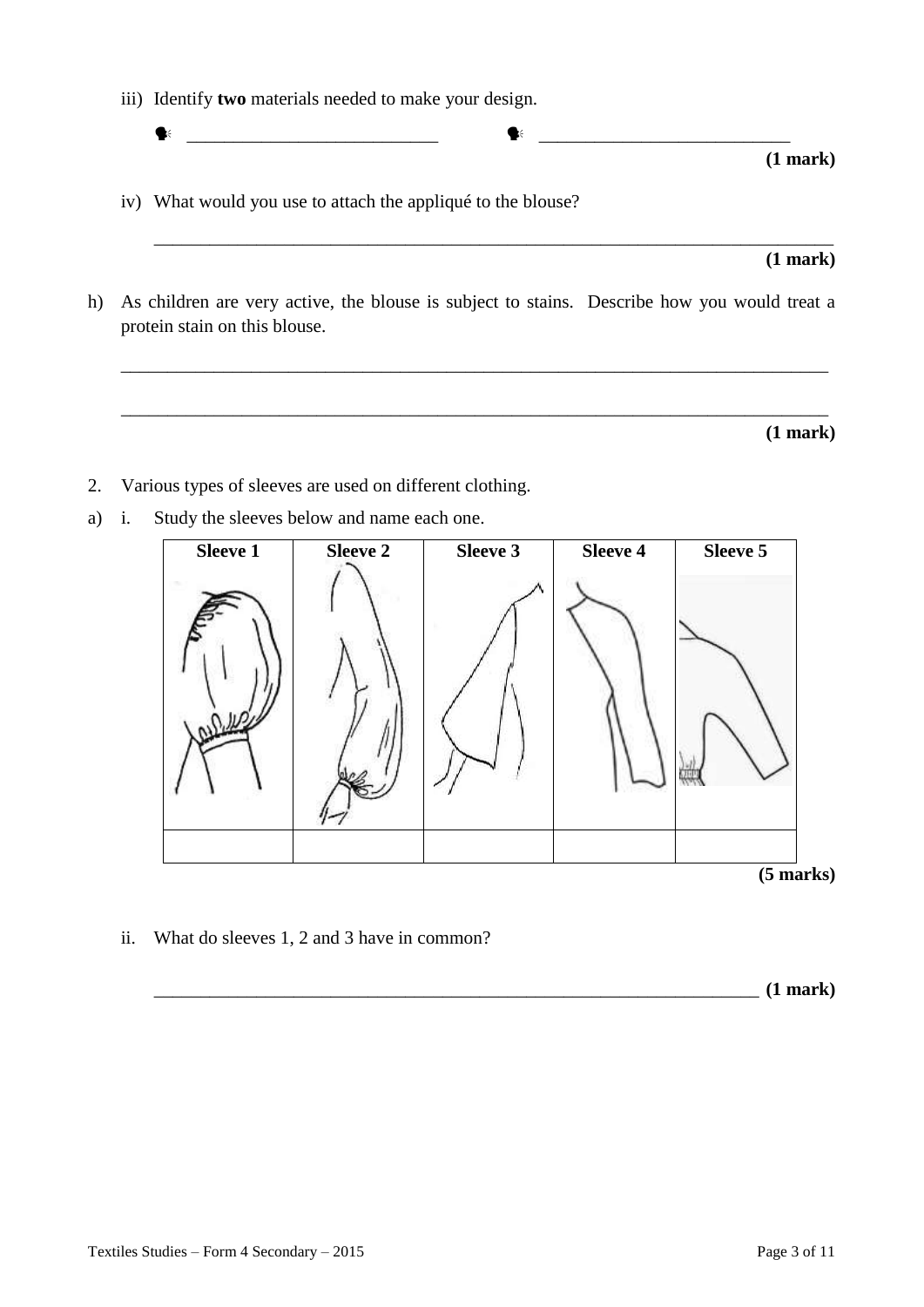b) On the sleeve pattern piece provided below:



- i. Label with an arrow the crown of the sleeve. **(1 mark)**
- ii. Draw:
	- The position for the easing;
	- The lengthening or shortening line;
	- The straight grain arrow. **(3 marks)**

i. Name the type of opening being used.

c) This type of sleeve has an opening.



\_\_\_\_\_\_\_\_\_\_\_\_\_\_\_\_\_\_\_\_\_\_\_\_\_\_\_\_\_\_\_\_\_\_\_\_\_\_\_\_\_\_\_\_\_ **(1 mark)**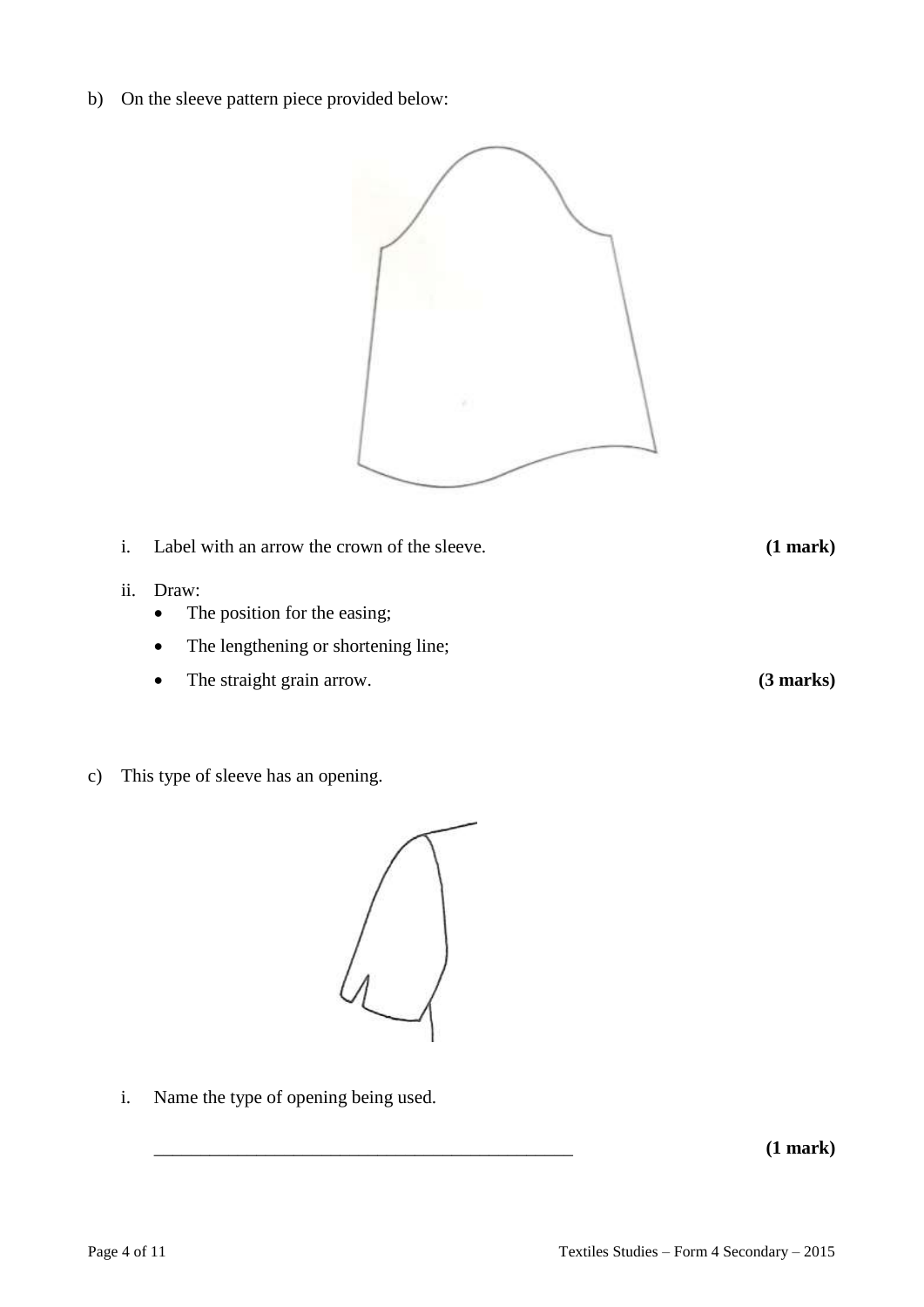ii. State how to make this type of opening by numbering the steps in order.

Machine making a blunt point at the end.



**HS** WS

AS WS

Cut a rectangle of fabric on the straight grain, 5cm longer than the opening and 7.5 cm wide, which is to be used as the facing. Neaten the two longer edges and mark the centre line with tailor's chalk.

Using the iron, turn the facing through to the wrong side. Press flat and bar tack corners.

Apply the fabric to the garment, putting right sides together and the centre line over the mark for the opening. Pin and tack from 0.5 cm on one side of the centre line to 0.5 cm on the other side via the marked end of the opening.



| Cut the slit. | WS.         |
|---------------|-------------|
|               |             |
|               | $(5$ marks) |

- a) A crossway strip should be cut on the \_\_\_\_\_\_\_\_\_\_\_\_\_\_\_\_\_\_\_\_\_\_\_\_. **(1 mark)**
- b) What is commercially bought crossway strip called?

\_\_\_\_\_\_\_\_\_\_\_\_\_\_\_\_\_\_\_\_\_\_\_\_\_\_\_\_\_\_\_\_\_\_\_\_\_\_\_\_\_\_\_\_\_\_\_\_\_\_\_\_\_\_\_\_\_\_\_\_\_\_\_\_\_\_\_\_\_ **(1 mark)**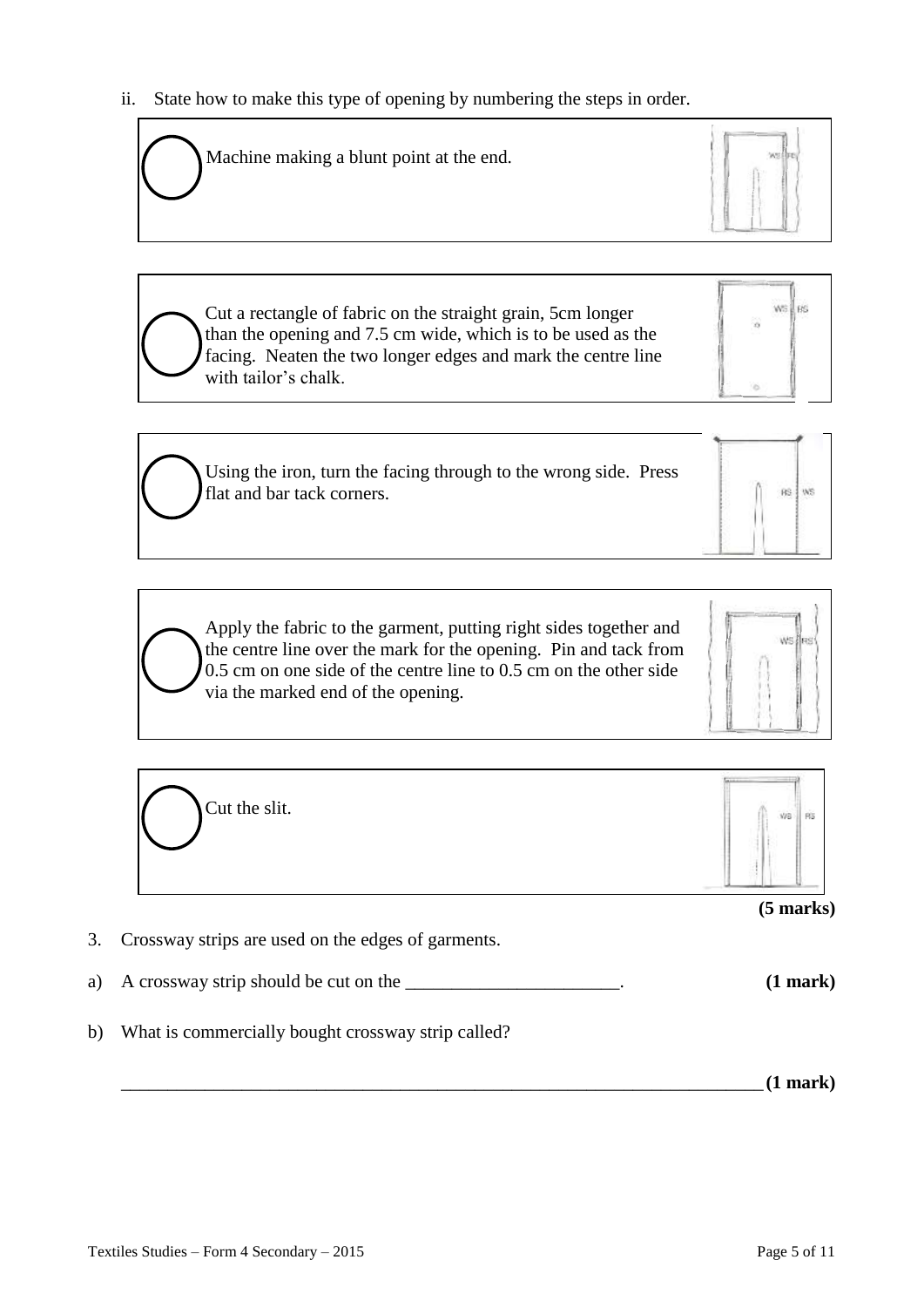c) On the dress below, label with an arrow two places where crossway strip is used.



 $(2 \text{ marks})$ 

d) With the help of the diagrams provided, explain how to cut and join a crossway strip.

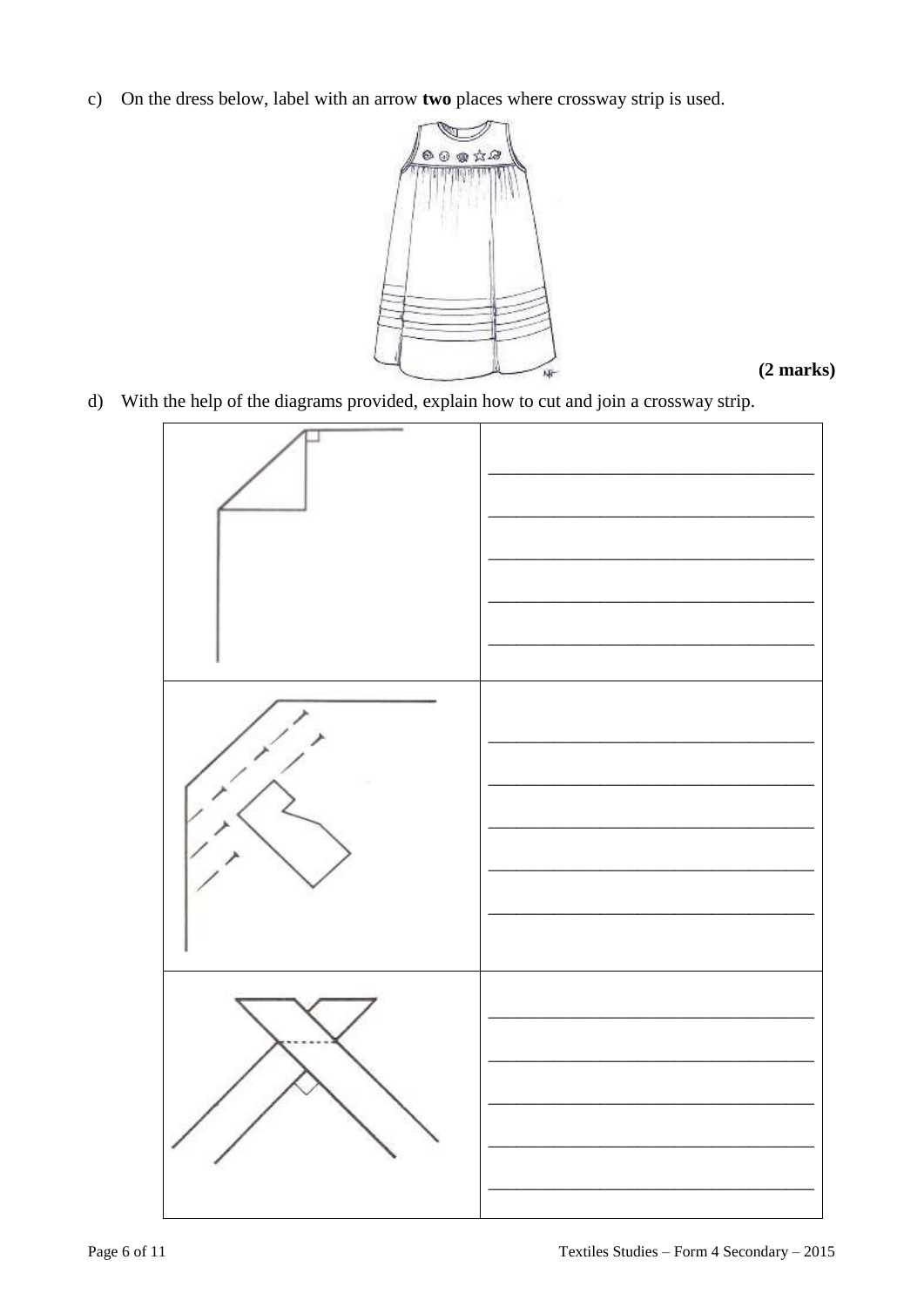

|  | $(8 \text{ marks})$ |
|--|---------------------|
|--|---------------------|

e) This stitch is worked by hand to secure the crossway strip on the wrong side. Name this stitch.

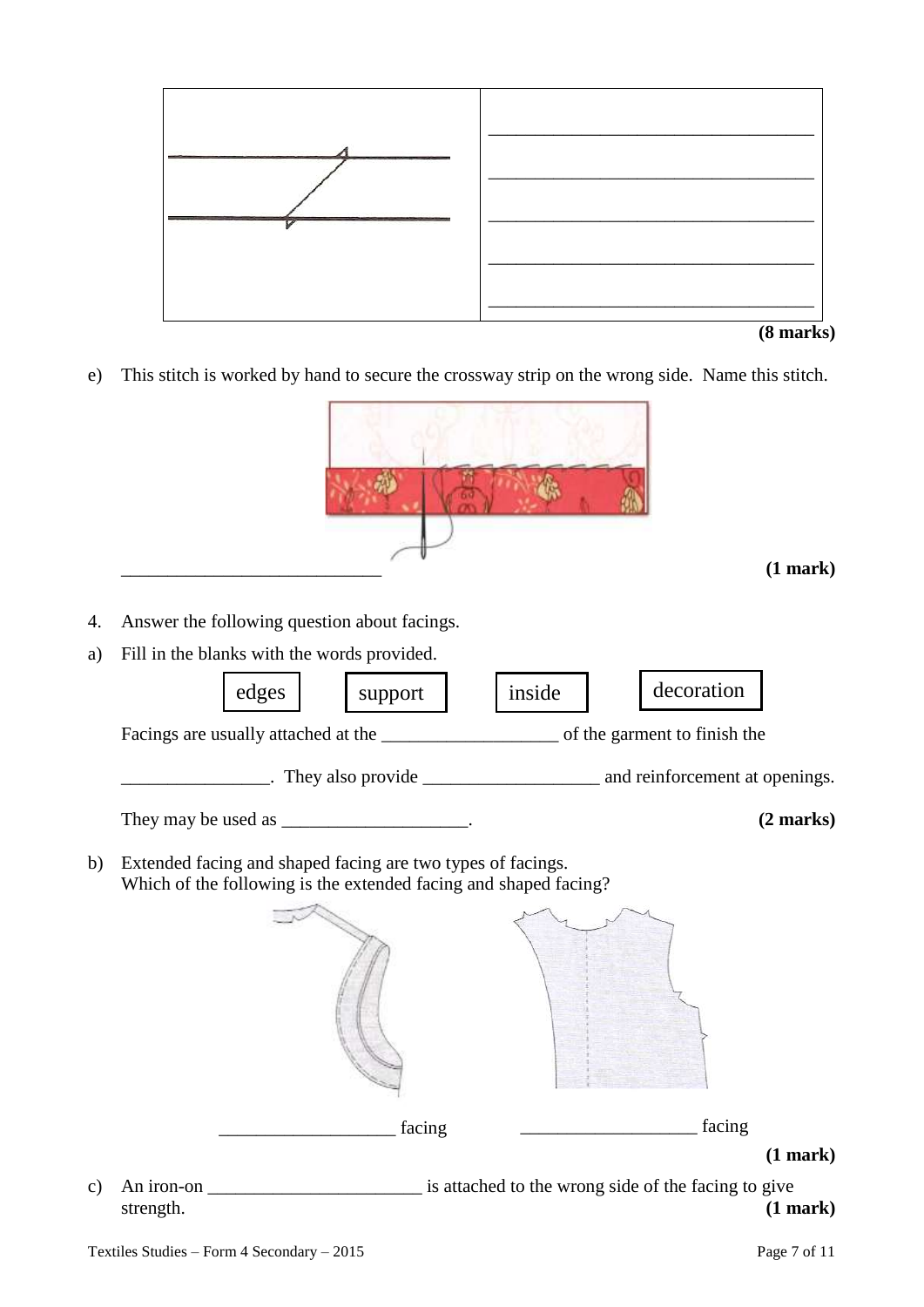- 5. Polyester is a *synthetic* fabric. It has many useful properties which make it suitable for outdoor use, one of which is being *hydrophobic*.
- a) Define the terms in italics.
- Synthetic: \_\_\_\_\_\_\_\_\_\_\_\_\_\_\_\_\_\_\_\_\_\_\_\_\_\_\_\_\_\_\_\_\_\_\_\_\_\_\_\_\_\_\_\_\_\_\_\_\_\_\_\_\_ Hydrophobic: **(2 marks)** b) Name **two** outdoor items which polyester can be used for.  $(2 \text{ marks})$ c) Name **two** properties, different from the one mentioned, which make polyester suitable for outdoor items.  $\blacklozenge$ **(2 marks)** d) Polyester is widely used in clothing. i. Name **two** types of clothing that polyester is commonly used for.  $\bullet$ **(2 marks)** ii. Polyester is suitable to set into pleats as it is thermoplastic. What does *thermoplastic* mean?  $(1 \text{ mark})$ iii. Fill in the care label symbols below, stating how you would launder and care for polyester garments. **(1 mark)**
	- iv. This drying symbol is attached to a polyester garment. Give the exact meaning of this drying symbol.



**(1 mark)**

v. Polyester garments need to be rinsed in a fabric conditioner when being washed. Why is this needed?

Meaning:

 $(2 \text{ marks})$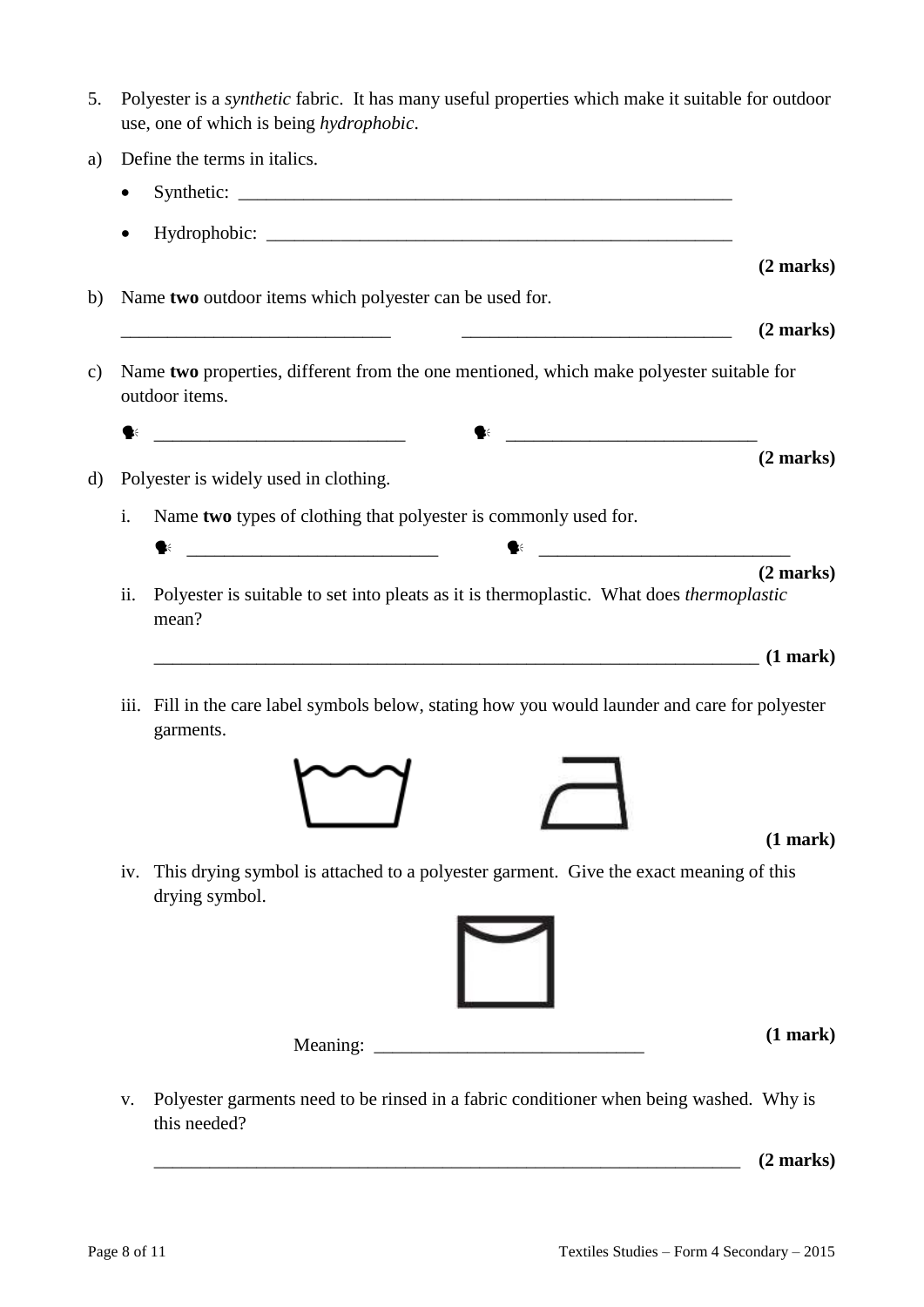6. This is an acrylic jersey which Maria is going to take in her luggage for a winter holiday.



| a)      | Name three properties which make this acrylic jersey suitable to take on a winter holiday.                                                                                                                                                    |                     |
|---------|-----------------------------------------------------------------------------------------------------------------------------------------------------------------------------------------------------------------------------------------------|---------------------|
|         | <u> 1989 - Jan Barbara, martxa al II-lea (h. 1989).</u>                                                                                                                                                                                       |                     |
|         |                                                                                                                                                                                                                                               | (3 marks)           |
| b)      | Acrylic resembles a natural fabric but has improved properties. Name this natural fibre.                                                                                                                                                      |                     |
|         |                                                                                                                                                                                                                                               | (1 mark)            |
| c)      | Name three fabrics in the acrylic group.                                                                                                                                                                                                      |                     |
|         |                                                                                                                                                                                                                                               |                     |
|         | <u> 1989 - Johann Barbara, martxa alemaniar argumento estas políticas en la contrada de la contrada de la contrad</u><br><u> 1989 - Johann Barbara, marka a shekara tsa 1989 - An tsa 1989 - An tsa 1989 - An tsa 1989 - An tsa 1989 - An</u> | (3 marks)           |
|         |                                                                                                                                                                                                                                               |                     |
| $\rm d$ | Name one disadvantage of an acrylic garment.<br><u> 1989 - Jan James Alexandro III (m. 1989)</u>                                                                                                                                              | $(1$ mark)          |
| e)      | List two other uses of acrylic.                                                                                                                                                                                                               |                     |
|         |                                                                                                                                                                                                                                               |                     |
|         |                                                                                                                                                                                                                                               | (1 mark)            |
|         | Nowadays, most of the fabrics have a blend or a mixture.                                                                                                                                                                                      |                     |
| a)      | Point out the difference between a blend and a mixture.                                                                                                                                                                                       |                     |
|         |                                                                                                                                                                                                                                               |                     |
|         |                                                                                                                                                                                                                                               | (2 marks)           |
| b)      | What is the purpose of a blend or a mixture? Give one reason.                                                                                                                                                                                 |                     |
|         |                                                                                                                                                                                                                                               | $(2 \text{ marks})$ |
| c)      | Give one reason, other than that for question $7(b)$ above, why natural fibres are often blended<br>with regenerated fibres.                                                                                                                  |                     |

\_\_\_\_\_\_\_\_\_\_\_\_\_\_\_\_\_\_\_\_\_\_\_\_\_\_\_\_\_\_\_\_\_\_\_\_\_\_\_\_\_\_\_\_\_\_\_\_\_\_\_\_\_\_\_\_\_\_\_\_\_\_\_\_\_\_\_\_ **(2 marks)**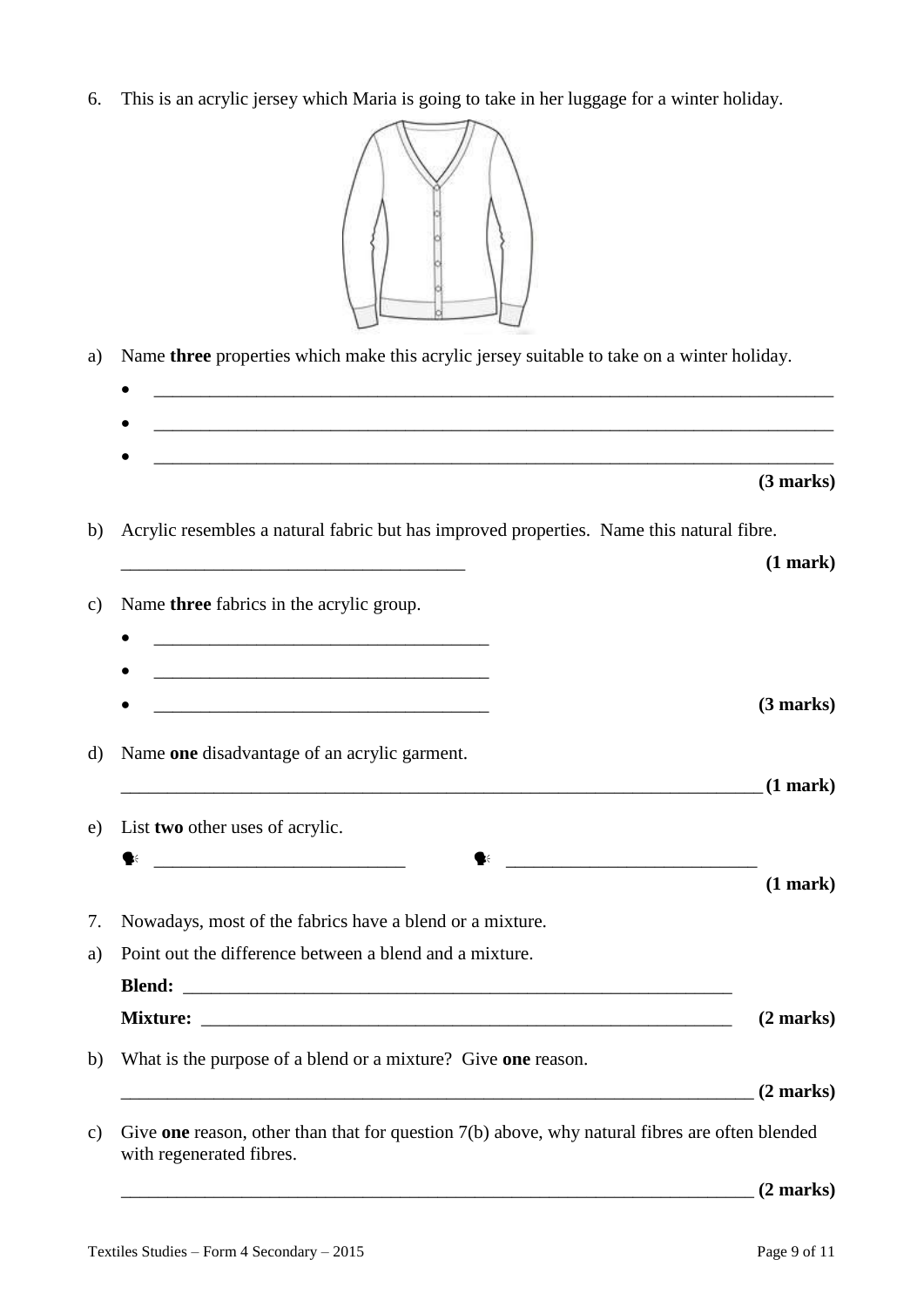- d) This jeans is blended with cotton and elastane.
	- i. Give a suitable percentage for this jeans blend.



i. Name another trimming which can be used on children's clothes.

\_\_\_\_\_\_\_\_\_\_\_\_\_\_\_\_\_\_\_\_\_\_\_\_\_\_\_\_\_\_\_\_\_\_\_\_\_\_\_\_\_\_\_\_\_\_\_

\_\_\_\_\_\_\_\_\_\_\_\_\_\_\_\_\_\_\_\_\_\_\_\_\_\_\_\_\_\_\_\_\_\_\_\_\_\_\_\_\_\_\_\_\_\_\_

\_\_\_\_\_\_\_\_\_\_\_\_\_\_\_\_\_\_\_\_\_\_\_\_\_\_\_\_\_\_\_\_\_\_\_\_\_\_\_\_\_\_\_\_\_\_\_

\_\_\_\_\_\_\_\_\_\_\_\_\_\_\_\_\_\_\_\_\_\_\_\_\_\_\_\_\_\_\_\_\_\_\_\_\_\_\_\_\_\_\_\_\_\_\_

**(1 mark)**

ii. List **one** point to keep in mind when choosing fasteners and trimmings for children's clothes.



**(1 mark)**